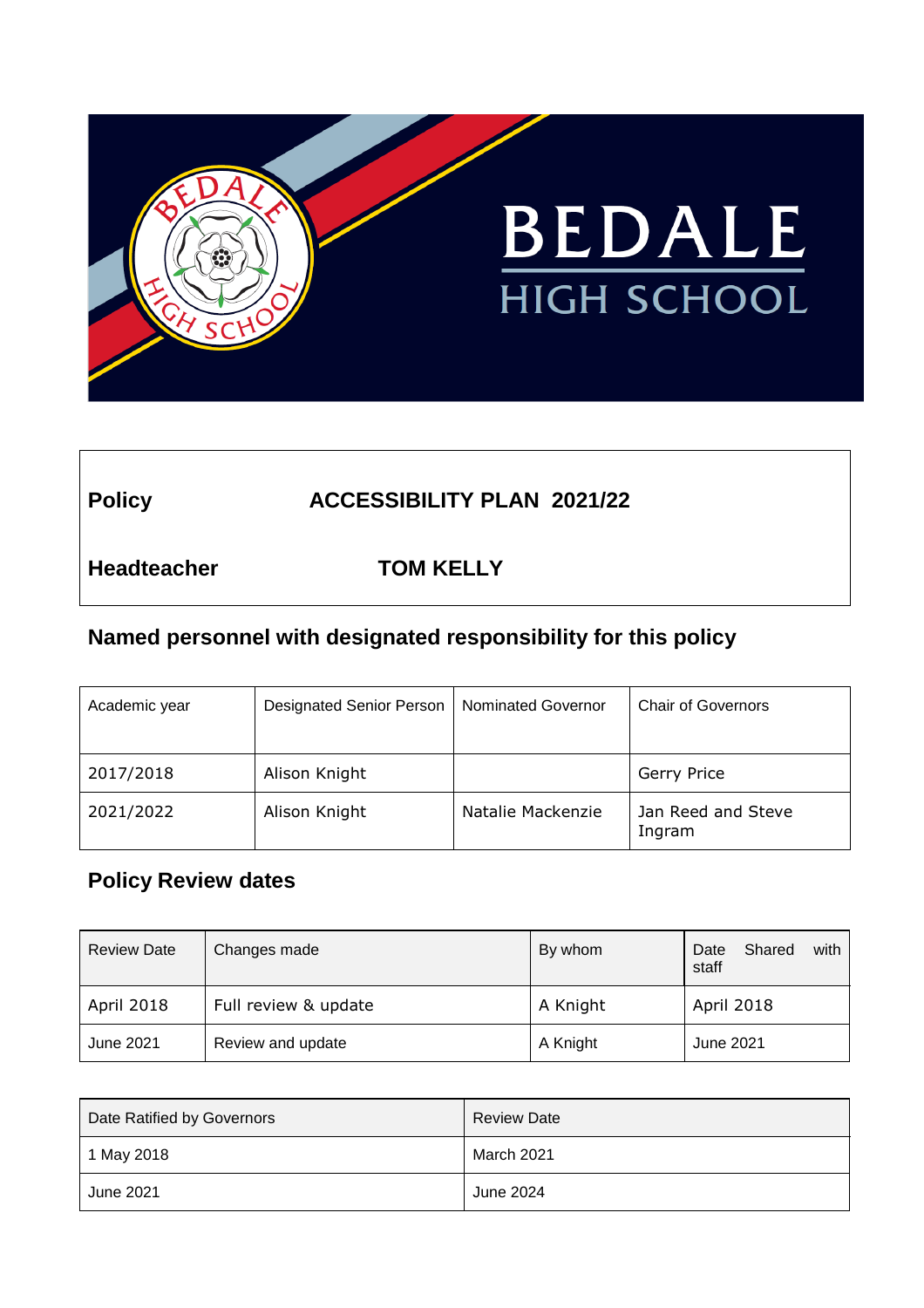

#### **Introduction**

It is our intention to remove, as far as we can, those barriers which make it hard for children and adults with a disability to take part in the day to day life of our school and benefit from the educational experiences and services we provide.

We aim to ensure that our school is a welcoming place that understands and responds effectively to children and adults with disabilities and recognizes the importance of a review and planning procedure associated with continuous development and improvement.

The Equality Act 2010 defines disability as a 'physical or mental impairment which has a longterm and substantial adverse effect on their ability to carry out normal day-to-day activities'

This definition provides a relatively low threshold and includes more children than many realise: 'long-term' is defined as 'a year or more' and 'substantial' is defined as 'more than minor or trivial'. This definition includes sensory impairments such as those affecting sight or hearing, and long-term health conditions such as asthma, diabetes, epilepsy, and cancer. Some specified medical conditions, HIV, multiple sclerosis and cancer are all categorised as disabilities, regardless of their effect. Children and young people with such conditions do not necessarily have SEN, but there is a significant overlap between disabled children and young people with SEN.

The Equality Act 2010 sets out the legal obligations that schools, early years providers, post-16 institutions, local authorities and others have towards disabled children and young people:

- They must not directly or indirectly discriminate against, harass or victimise disabled children and young people
- They must not discriminate for a reason arising in consequence of a child or young person's disability
- They must make reasonable adjustments, including the provision of auxiliary aids and services, to ensure that disabled children and young people are not at a substantial disadvantage compared with their peers.
- This duty is anticipatory it requires thought to be given in advance to what disabled children and young people might require and what adjustments might need to be made to prevent that disadvantage.
- Schools are allowed to treat disabled children / young people more favourably than non-disabled children / young people, and in some cases are required to do so, by making reasonable adjustments and making changes to practices to ensure, as far as is reasonably possible, that a disabled person can benefit from what the school's offer to the same extent that a person without that disability can i.e. to put them on a more level footing with children / young people without disabilities
- Public bodies, including further education institutions, local authorities, maintained schools, maintained nursery schools, academies and free schools are covered by the public sector equality duty and, when carrying out their functions, must have regard to the need to eliminate discrimination, promote equality of opportunity and foster good relations between disabled and non-disabled children and young people.

The duties cover discrimination in the provision of services and the provision of education, including admissions and exclusions. All providers must make reasonable adjustments to procedures, criteria and practices and by the provision of auxiliary aids and services.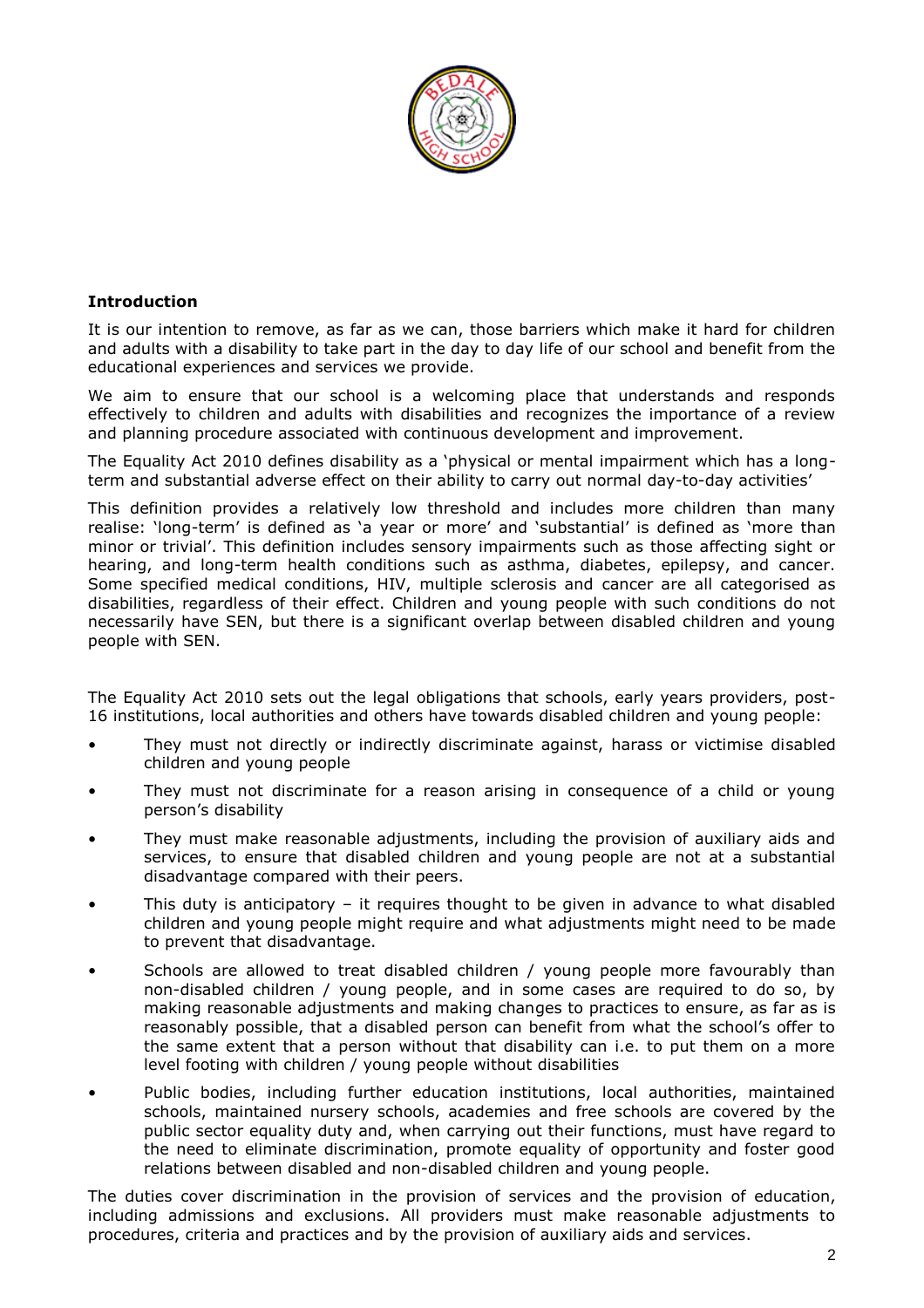School governing bodies and proprietors must also publish information about the arrangements for the admission of disabled children and the facilities provided to assist access of disabled children, and their accessibility plans.

#### **The Responsible Body**

The responsible body must prepare:

- an accessibility plan;
- review the accessibility plan every 3 years.

An accessibility plan looks at:

increasing the extent to which disabled children  $/$  young people can participate

in the school's curriculum;

- Improving the physical environment of the school for the purpose of increasing the extent to which disabled children / young people are able to take advantage of education and associated services provided or offered by the school
- improving the delivery to disabled children / young people—
	- (i) within a reasonable time
	- (ii) in ways which are determined after taking account of their disabilities and any preferences expressed by them or their parents

N.B. An accessibility plan must be in writing. During the period to which the plan relates, the responsible body must keep its accessibility plan under review and, if necessary, revise it.

It is the duty of the responsible body to implement its accessibility plan.

The Statutory Policies for Schools (Sept 2014) states that it is a requirement that maintained schools, academies, free schools, independent schools, sixth-form colleges, further education colleges and Pupil Referral Units must review their accessibility plan every three years. It also states that approval should be by the governing body however, they are free to delegate the approval right to a committee of the governing body, an individual governor or the head teacher.

Other relevant legislation, regulations & guidance:

Children & Families Act (2014)

The Special Educational Needs & Disability Regulations (2014)

The SEND Code of Practice (revised April 2015)

Supporting pupils at school with medical conditions (2014)

Working Together to Safeguard Children (2013)

Reasonable adjustments for disabled pupils (2012)

Disability Discrimination Order (2006)

The Mental Capacity Act Code of Practice: Protecting the vulnerable (2005)

The Children Act 1989 Guidance and Regulations Volume 2 & 3

DfES "Accessible Schools: Planning to increase access to schools for disabled pupils"

Health Standards (England) Regulations 2003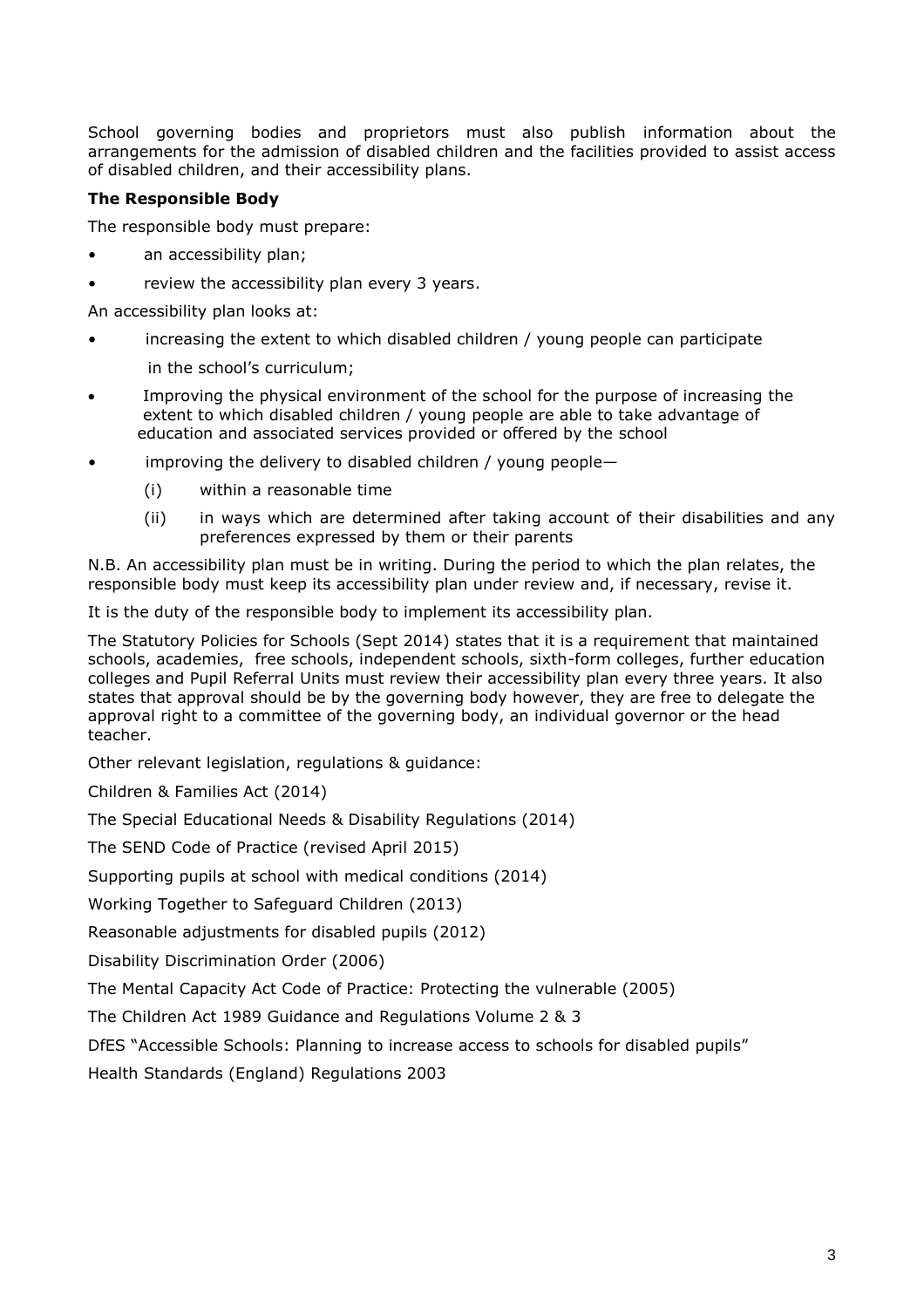## **Bedale High School**

#### **Bedale High School is an 11-16 co-educational comprehensive, positioned on the edge of the town of Bedale – "Gateway to the Yorkshire Dales".**

Please find attached site map.

In addition to maintaining physical access we will also work towards:

- continually review the environment of the school, the way we plan, prepare and deliver curriculum and the information we provide for children/young people, so that we can improve the access for both individuals and groups;
- work to provide an atmosphere where all children/young people feel safe and valued;
- promote understanding of disability and work to show positive models of people with a disability. We will avoid stereotypes and use language which emphasises the person rather than the disability.
- examine those parts of our active and extra-curricular activities which may have limited access for children/young people with a disability and see if it is possible to provide learning experiences which promote similar development of knowledge and understanding.

The Accessibility Plan should be read in conjunction with the following policies, strategies and documents: Disablity Equaity Policy:

- Health & Safety (including off-site safety)
- Special Educational Needs Policy and the school's SEN Information Report.
- School Development Plan
- School Prospectus and Mission Statement

The School's Complaints Procedure covers the Accessibility Plan.

Attached is a set of audits and action plans relating to the key aspects of accessibility.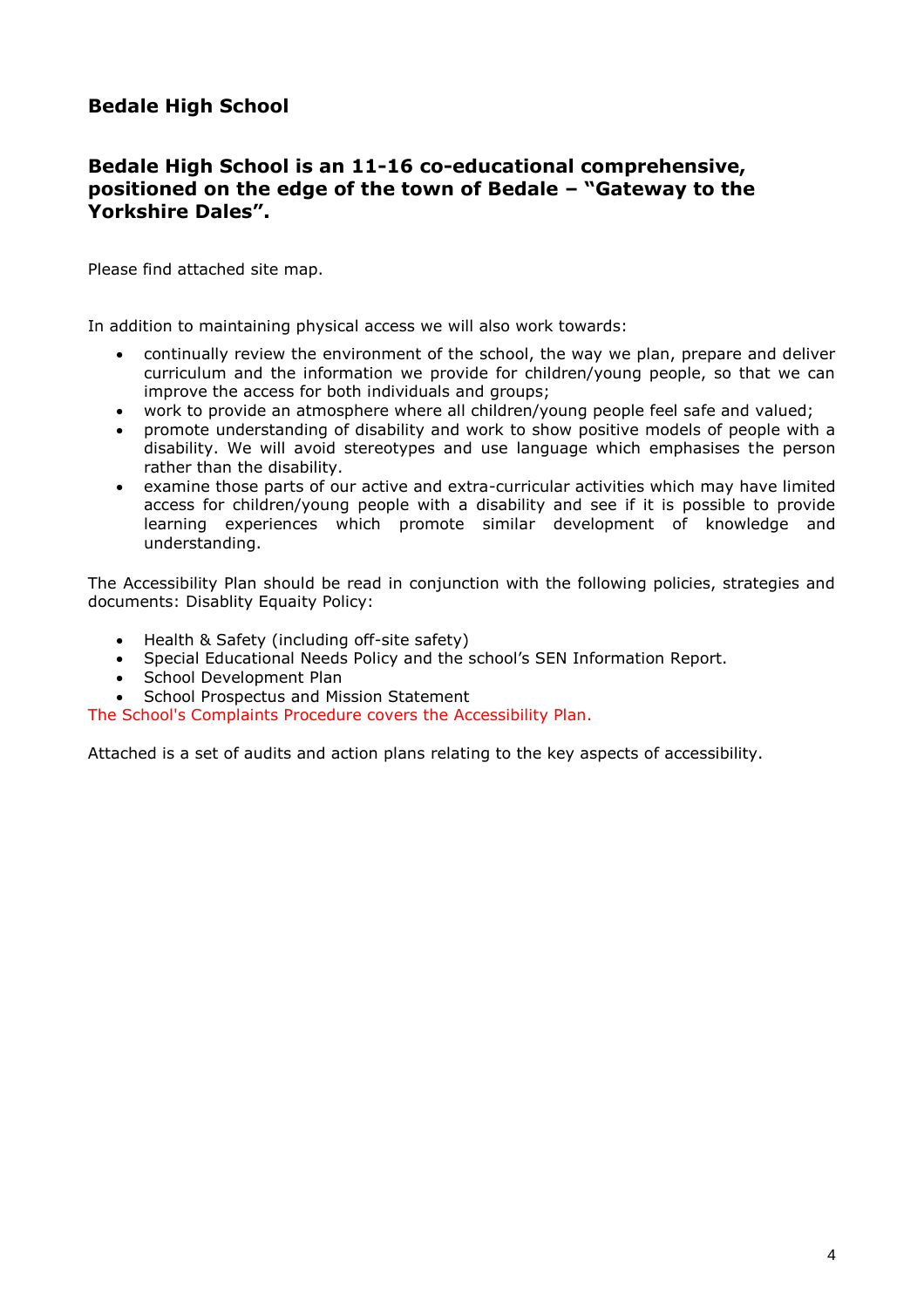## **AUDITS & ACTION PLANS**

### **Access Audit**

### **Date: June 2021**

## **Lead member of staff: Mrs Alison Knight**

**Section 1** The school can deliver the curriculum to all children / young people. Give details of items developed, current practise and things to be developed.

| <b>Statement</b>                                                                                                                                                                                                                                                                                                                             | <b>Fully</b> | <b>Partly</b>        | <b>Not</b> | <b>Plan Prompt</b>                                                                                                                                                              |
|----------------------------------------------------------------------------------------------------------------------------------------------------------------------------------------------------------------------------------------------------------------------------------------------------------------------------------------------|--------------|----------------------|------------|---------------------------------------------------------------------------------------------------------------------------------------------------------------------------------|
| Teachers and assistants<br>have trained to teach<br>and support disabled                                                                                                                                                                                                                                                                     |              |                      |            | <b>SEND CPD for staff, including</b><br><b>Teaching Assistants.</b>                                                                                                             |
| children / young<br>people. Staff are<br>confident about<br>meeting the needs of<br>children / young people<br>with a disability.                                                                                                                                                                                                            |              |                      |            | <b>Routine SEND updates by SENCo</b>                                                                                                                                            |
| All school staff and the<br>governors have had<br>access to training on<br>disability equality and<br>inclusion.                                                                                                                                                                                                                             |              | $\blacktriangledown$ |            | <b>Governors to access training sessions</b><br>regarding disability equality.<br>Staff - routine updates through the<br>year.                                                  |
| We take advice to<br>ensure our classrooms<br>are optimally organised<br>and resourced for<br>disabled children /<br>young people.                                                                                                                                                                                                           | ✓            |                      |            | On-going consultation with external<br>agencies when required.                                                                                                                  |
| Positive images of<br>people with different<br>abilities are apparent in<br>the classrooms and the<br>school generally.                                                                                                                                                                                                                      |              | $\checkmark$         |            | <b>SENCO to liaise with departments</b><br>regarding displays.                                                                                                                  |
| Staff plan alternative<br>ways of providing<br>experience and<br>understanding of parts<br>of the curriculum, i.e.<br>All children / young<br>people are encouraged<br>to take part in music,<br>drama and physical<br>activities. Alternative<br>forms of exercise are<br>given in PE and games<br>for disabled children /<br>young people. |              | ✓                    |            | To develop further inclusive practice<br>in PE and sports day - if required.<br>Further opportunities being planned<br>in subject areas to complement new 3<br>year curriculum. |
| Lessons are responsive<br>to diversity. Lessons<br>allow children / young<br>people to work<br>individually, with a                                                                                                                                                                                                                          |              | ✓                    |            | Raise awareness of young people in<br>school about Special Educational<br>Needs - assemblies, PSHE and form<br>time provision.<br>PSHE programme coordinates with               |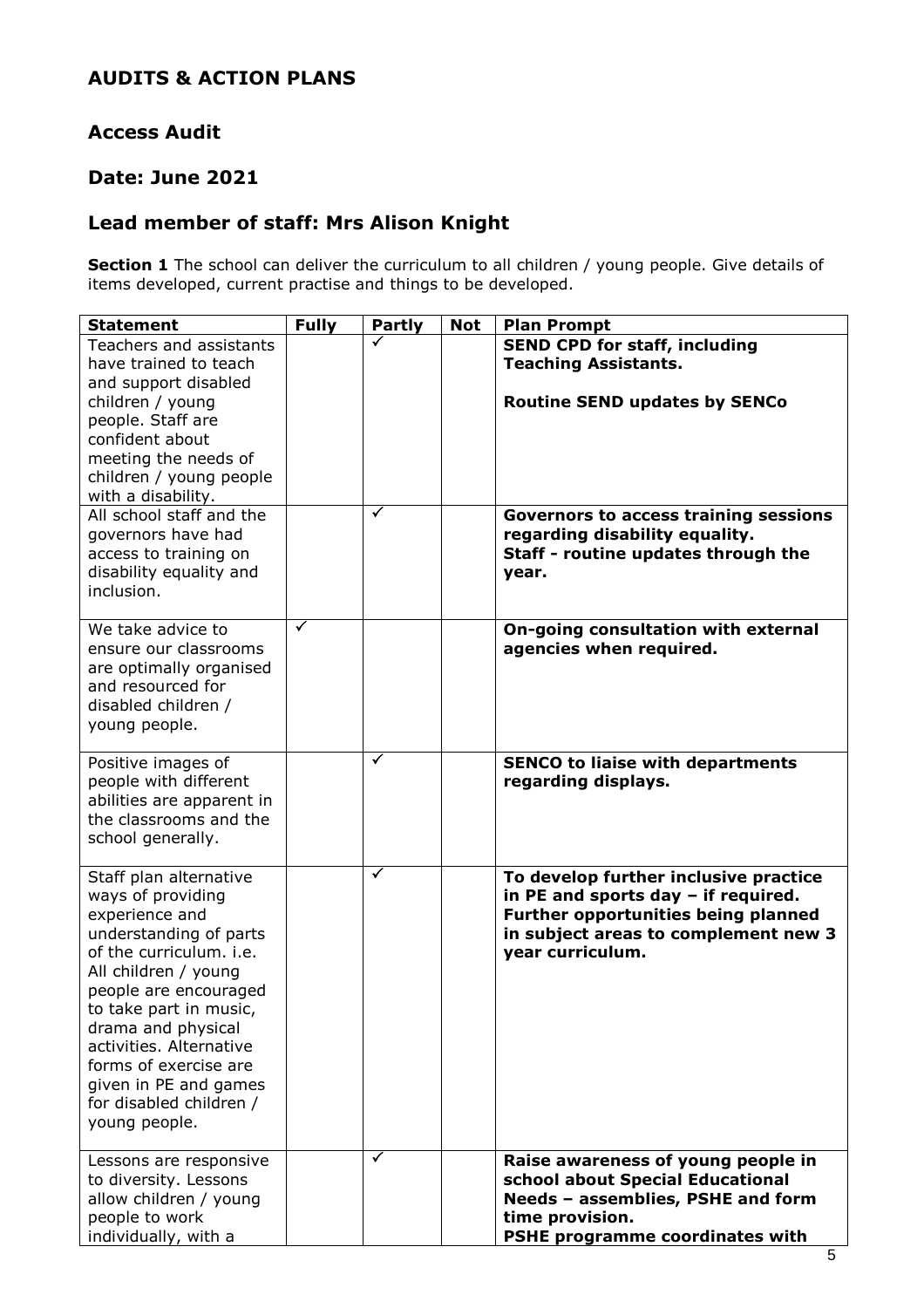| partner, in groups and<br>whole class. There is<br>extensive peer support<br>and collaborative<br>learning in support of<br>those with a learning<br>disability.                                                                                                                         |        | personal development Lead to<br>complement form time and assembly<br>themes.                                                                                                                 |
|------------------------------------------------------------------------------------------------------------------------------------------------------------------------------------------------------------------------------------------------------------------------------------------|--------|----------------------------------------------------------------------------------------------------------------------------------------------------------------------------------------------|
| When planning the<br>deployment of<br>additional adults, there<br>is a consideration of<br>pupils with disabilities<br>so that if needed, they<br>benefit from high<br>staffing ratios and<br>smaller group activities<br>in order to ensure their<br>inclusion and raise<br>attainment. | ✓      | <b>Teaching assistants deployed</b><br>effectively and in light of pupil needs.                                                                                                              |
| Staff recognise and<br>allow for the mental<br>effort/additional time<br>required by some<br>disabled children /<br>young people, e.g.<br>using lip reading,<br>processing time for<br>children / young people<br>on the ASD Spectrum.                                                   | ✓      | Drop-ins and lesson observations by<br>SLT.<br><b>Learning walks by SENCo</b><br>Pupil voice to be sought.<br><b>IPMs</b><br><b>Referral to C&amp;I where necessary</b>                      |
| When renewing<br>computer hardware and<br>software, machines and<br>materials are chosen to<br>support children /<br>young people with a<br>disability, e.g.<br>vocalising brailling,<br>touch screen, assistive<br>technology.                                                          | ✓      | On-going advice sought by the SENCO<br>from external agencies when<br>required/if feasible.                                                                                                  |
| Provision of laptops is<br>considered to aid<br>recording and / or<br>communication.<br>School visits are subject<br>to a regular review to<br>ensure increased levels                                                                                                                   | ✓<br>✓ | Laptops provided to support pupils on<br>recording extended pieces of work. To<br>reflect normal way of working for<br>examinations.<br><b>SENCo to liaise with lead on school</b><br>trips. |
| of access or alternative<br>experience.<br>The school links with<br>other schools to share<br>good practice.                                                                                                                                                                             | ✓      | The SENCO LA SEND network<br>meetings.<br><b>Attendance to Local Inclusion Panels</b>                                                                                                        |
| Staff seek to remove all<br>barriers to learning and<br>participation. When<br>curriculum units are<br>developed the<br>originators always ask if                                                                                                                                        | ✓      | SENCo liaise with subject leaders and<br>DHT for T&L to develop appropriate<br>support strategies                                                                                            |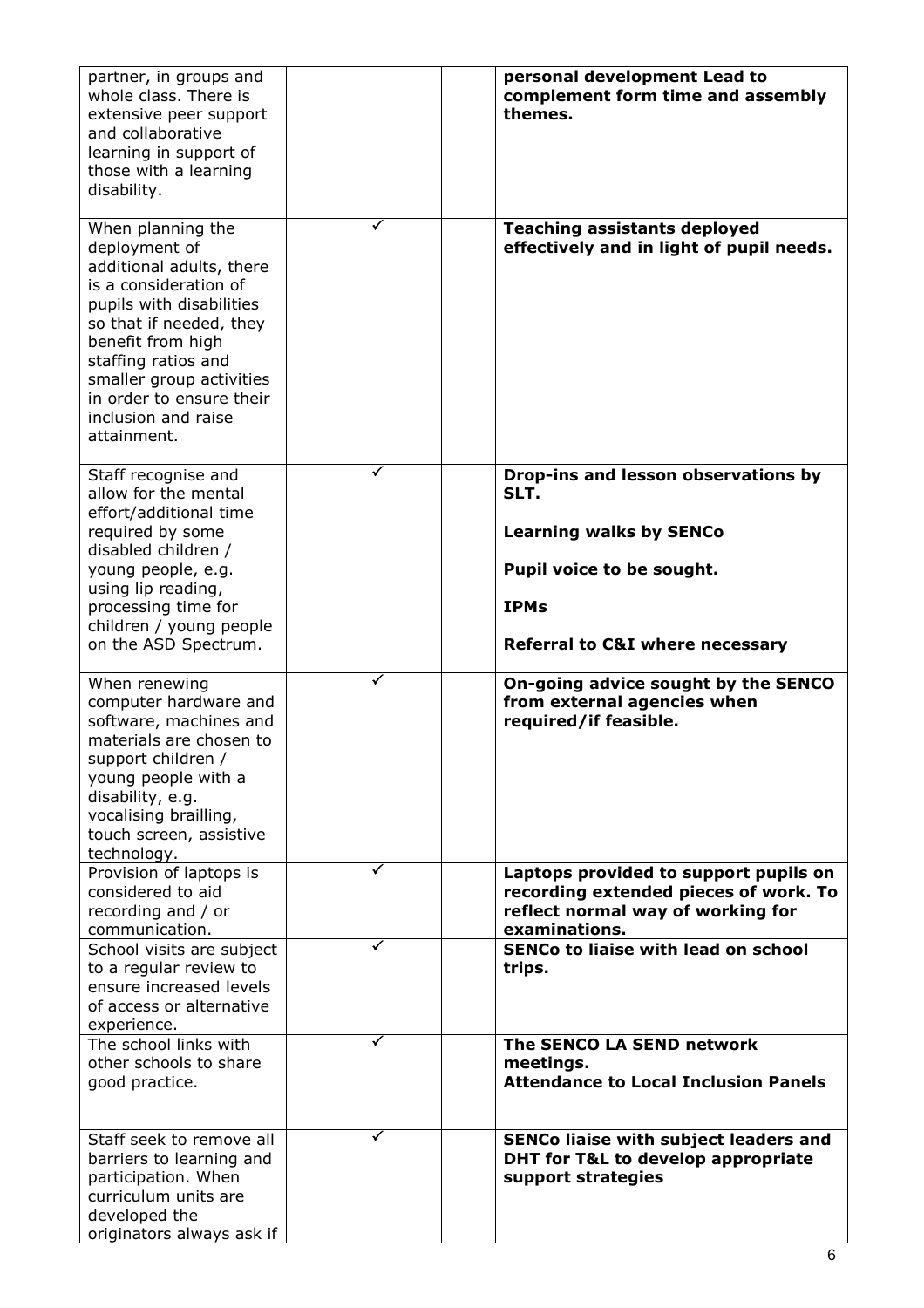| there could be a<br>disability dimension.                                                                                          |   |   |                                                                                                                                  |
|------------------------------------------------------------------------------------------------------------------------------------|---|---|----------------------------------------------------------------------------------------------------------------------------------|
| <b>Access Arrangements</b><br>are used when<br>appropriate to support<br>children / young people<br>with accessing<br>assessments. | ✓ |   | <b>Exam access arrangement</b><br>assessments completed with Y9 in<br>summer. List of exam access students<br>shared with staff. |
| The school signpost<br>children, young people<br>and families to further<br>support e.g. FISH,<br>ERVIP, SENDIAS                   |   | ✓ | <b>SENCO liaises with a range of external</b><br>support services within the LA & NHS                                            |
| A governor takes<br>particular interest in,<br>and responsibility for<br>promoting disability<br>awareness and<br>inclusion.       |   | ✓ | <b>SEND Governor identified.</b><br>Termly meetings to be scheduled                                                              |

**Section 2:** The school is designed to meet the needs of all children / young people.

| <b>Statement</b>                                                                                                                                                                            | <b>Fully</b> | <b>Partly</b> | <b>Not</b> | <b>Plan Prompt</b>                                                                                                                |
|---------------------------------------------------------------------------------------------------------------------------------------------------------------------------------------------|--------------|---------------|------------|-----------------------------------------------------------------------------------------------------------------------------------|
| The size and layout of<br>areas allow access for<br>all children / young<br>people, including<br>wheelchair users.                                                                          |              |               |            | No current wheelchair users.                                                                                                      |
| In considering the<br>school budget there<br>is a clear plan to<br>improve access and<br>resources for those<br>with a disability.                                                          |              | ✓             |            | <b>SENCo to share information with</b><br>SLT about resources required to<br>improve inclusion for students<br>with a disability. |
| The school has<br>procedures to ensure<br>the rigorous<br>maintenance of<br>specialist equipment<br>and facilities.                                                                         |              | ✓             |            | <b>External agencies consult with</b><br>school regarding maintenance of<br>specialist equipment if required.                     |
| Emergency and<br>evacuation systems<br>set up to inform all<br>pupils including<br>children / young<br>people with SEN,<br>including alarms with<br>both visual and<br>auditory components. |              | ✓             |            | <b>SENCO to liaise with site manager</b><br>regarding alarms for students if<br>required.                                         |
| <b>Personal Evacuation</b><br>Plans (PEEPs) in place                                                                                                                                        |              | ✓             |            | N/A at the moment. However,<br>these are put into place by the                                                                    |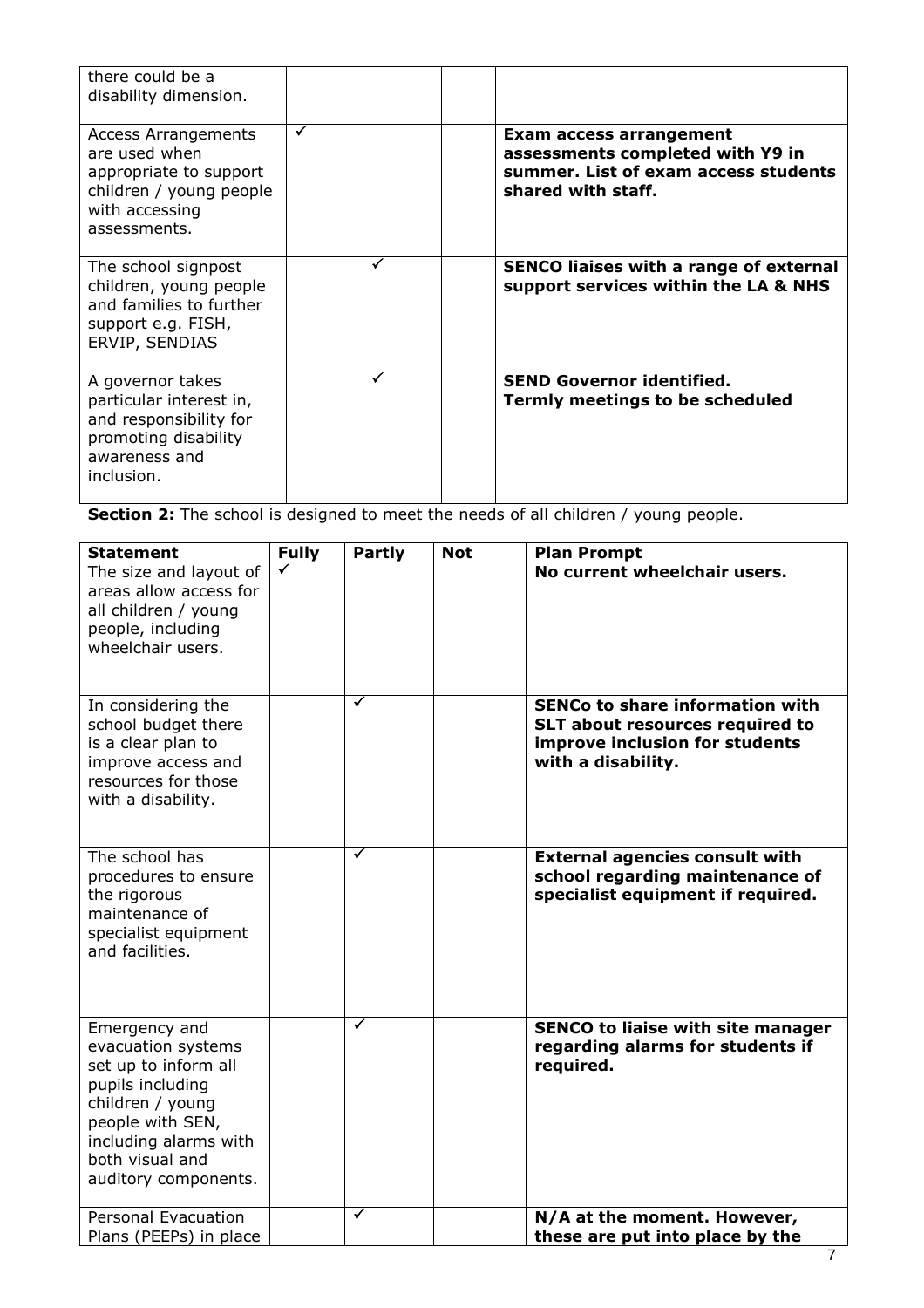| to provide people<br>with any form of<br>disability, who cannot<br>be adequately<br>protected by the<br>standard fire safety<br>provisions within a<br>premises, with a<br>similar level of safety<br>from the effects of<br>fire as all other<br>occupants.         |              |   | pastoral team member who<br>oversees medical provision for<br>those who have an injury and may<br>need an interim PEEP.                                                                                           |
|----------------------------------------------------------------------------------------------------------------------------------------------------------------------------------------------------------------------------------------------------------------------|--------------|---|-------------------------------------------------------------------------------------------------------------------------------------------------------------------------------------------------------------------|
| With regards to<br>'Supporting pupils at<br>school with medical<br>conditions (2014)',<br>there is a policy in<br>place for the effective<br>and safe<br>administration of<br>medication.                                                                            |              | ✓ | <b>SENCo and Business Manager to</b><br>check Managing Medicines Policy<br>is up to date & in place                                                                                                               |
| Personal hygiene and<br>medical issues are<br>dealt with full<br>attention to the<br>safety and dignity of<br>all concerned i.e.<br>children / young<br>people taking<br>medication, those<br>with limited toileting<br>training.                                    |              |   | <b>SENCO to review audit of TA skills</b><br>and ensure an appropriate number<br>of TAs are trained to provide<br>personal care (if required)                                                                     |
| Pathways of travel<br>around the school<br>site and parking<br>arrangements are<br>safe. Disabled<br>parking spots are<br>available.                                                                                                                                 | $\checkmark$ |   | Accessibility audit completed.                                                                                                                                                                                    |
| There is a positive<br>attitude to the<br>recruitment and<br>employment of staff<br>with a disability and a<br>good knowledge<br>about the levels of<br>support they are<br>entitled to.                                                                             |              | ✓ | <b>Business Manager and Head</b><br>Teacher to develop knowledge of<br>which staff have a disability and<br>what support they require.                                                                            |
| Furniture and<br>equipment is<br>selected, adjusted<br>and located<br>appropriately. Steps<br>are taken to reduce<br>the background noise<br>for HI children /<br>young people and<br>advice sought from<br>other agencies to<br>take appropriate<br>measures in the |              | ✓ | <b>Specialist equipment is located</b><br>where necessary.<br><b>Advice for SENCO if required about</b><br>how to meet needs of students<br>with hearing & visual impairments<br>as well as physical disabilities |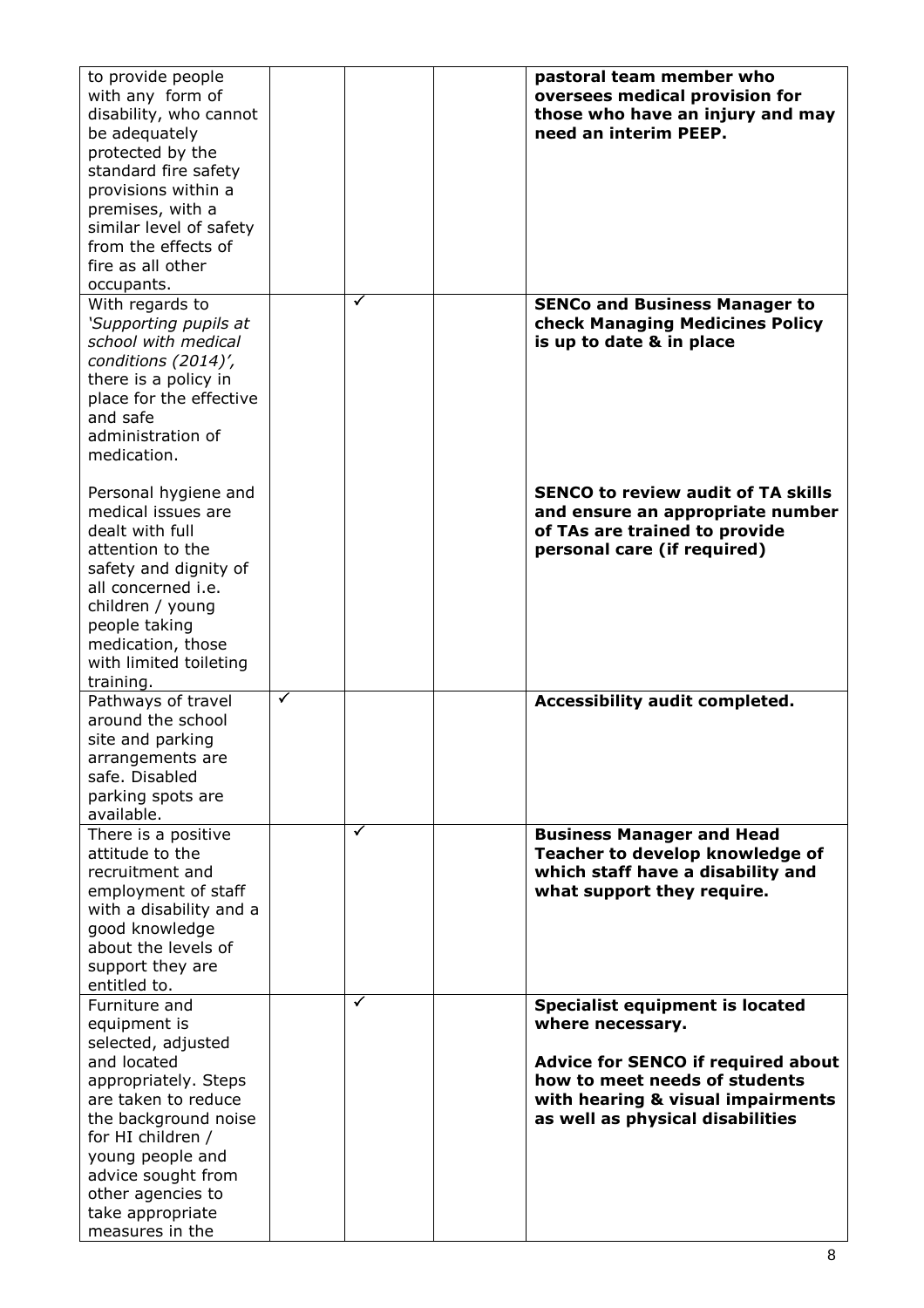| classroom.                                                                                                                                                                                                                                                                                                                                                                          |   |                                                                |
|-------------------------------------------------------------------------------------------------------------------------------------------------------------------------------------------------------------------------------------------------------------------------------------------------------------------------------------------------------------------------------------|---|----------------------------------------------------------------|
| The décor and / or<br>signage is not<br>confusing or<br>disorientating for<br>children / young<br>people with a visual<br>impairment, autism<br>or epilepsy. Colour<br>schemes provide<br>colour & tonal<br>contrast for VI<br>children / young<br>people.<br>Labels<br>and signs are<br>presented pictorially<br>and in written word if<br>needed for people<br>with a disability. | ✓ | Signage of rooms to be explained<br>to new students and staff. |

**Section 3**: The school delivers materials in other formats**.**

| <b>Statement</b>                                                                                                                                                                                                                            | <b>Fully</b> | <b>Partly</b>        | <b>Not</b> | <b>Plan Prompt</b>                                                                                                                                                             |
|---------------------------------------------------------------------------------------------------------------------------------------------------------------------------------------------------------------------------------------------|--------------|----------------------|------------|--------------------------------------------------------------------------------------------------------------------------------------------------------------------------------|
| Information is<br>provided in simple<br>language, symbols,<br>large print, on<br>audiotape or in<br>braille for children /<br>young people and<br>prospective pupils<br>who may have<br>difficulty with forms<br>of printed<br>information. |              |                      |            | <b>CPD specific to SEND to be</b><br>requested by SENCO for all staff.                                                                                                         |
| Information is<br>presented to<br>groups in a way<br>which is user<br>friendly or people<br>with disabilities<br>e.g. reading aloud,<br>overhead<br>projections and<br>describing<br>diagrams.                                              |              | $\blacktriangledown$ |            | <b>SENCO to share with all staff</b><br>information about how to best<br>present information on<br><b>PowerPoint presentations.</b><br>IPMs for pupils on the SEN<br>register. |
| <b>ICT</b> facilities are<br>used to produce<br>written information<br>in different formats<br>as appropriate.                                                                                                                              |              | $\blacktriangledown$ |            | <b>SENCO to seek guidance from</b><br>external agencies and share with<br>staff, as appropriate.                                                                               |
| Staff are familiar<br>with technology<br>and practices<br>developed to assist<br>people with<br>disabilities.                                                                                                                               |              | ✓                    |            | To include necessary information<br>on IPMs.<br>Pastoral team regularly update<br>training on key areas.                                                                       |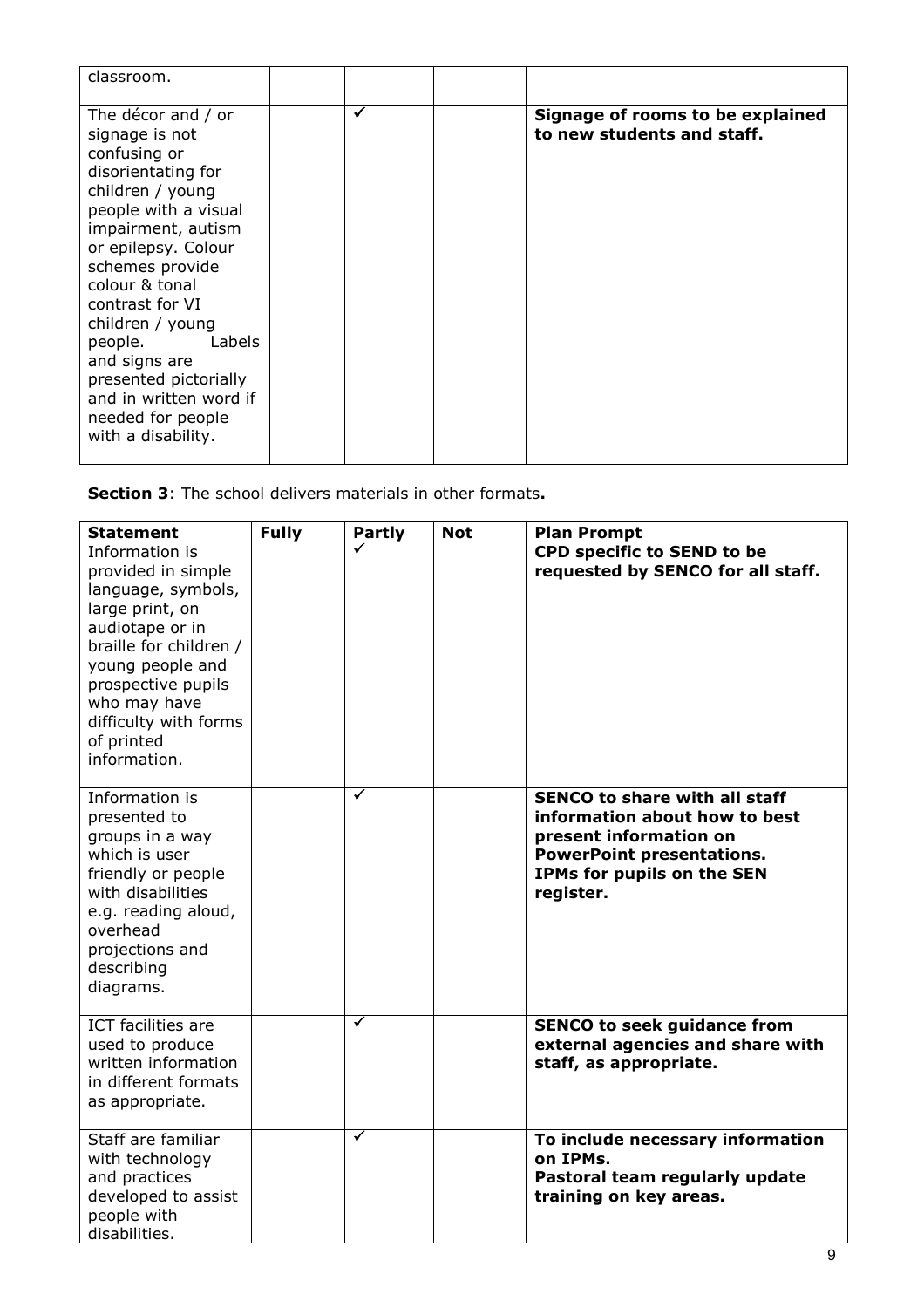| External agencies<br>have raised staff<br>awareness i.e. VI,<br>HI, autism team,<br>occupational /<br>physiotherapists,<br>speech and<br>language<br>therapists, school<br>nurses, Health<br>visitors |   |  |                                                                                                                                                                 |
|-------------------------------------------------------------------------------------------------------------------------------------------------------------------------------------------------------|---|--|-----------------------------------------------------------------------------------------------------------------------------------------------------------------|
| There is an<br>effective process to<br>deal with both<br>complaints and<br>positive<br>suggestions from<br>the parents of<br>children / young<br>people with a<br>disability.                         | ✓ |  | Parent voice recorded during the<br>review process.<br><b>SENCO to continue to attend</b><br>parents' evenings as required.<br>Coffee mornings previously held. |

#### **4. Monitoring arrangements**

This document will be reviewed every **3** years, but may be reviewed and updated more frequently if necessary.

It will be approved by the governing body

#### **5. Links with other policies**

This accessibility plan is linked to the following policies and documents:

- Risk assessment policy
- Health and safety policy
- SEND Policy
- Special educational needs (SEN) information report
- Supporting pupils with medical conditions policy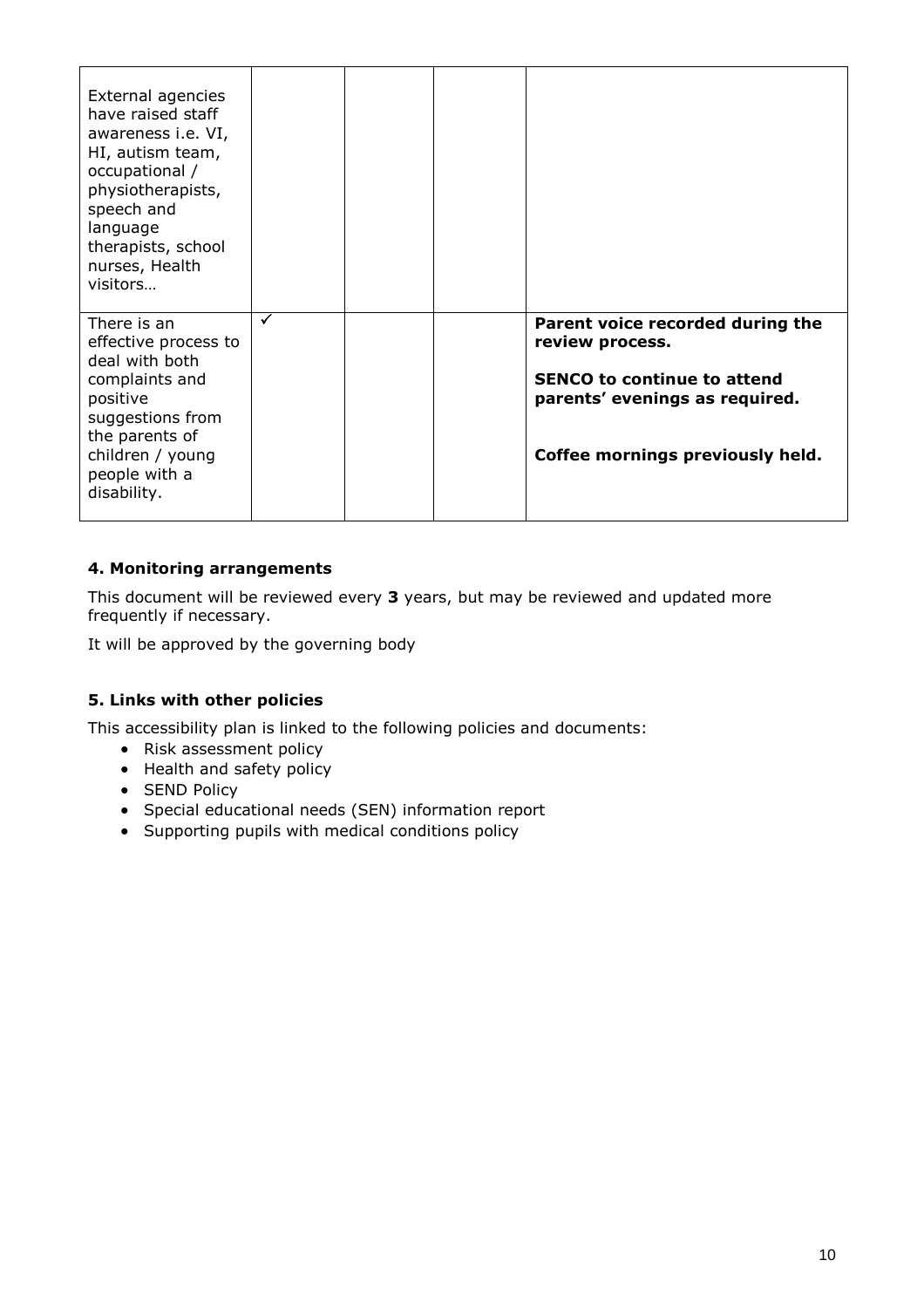# **Appendix 1: Accessibility audit**

| <b>Feature</b>    | <b>Description</b>                                                  | <b>Actions to be taken</b> | <b>Person</b><br>responsible | Date to<br>complete<br>actions by |
|-------------------|---------------------------------------------------------------------|----------------------------|------------------------------|-----------------------------------|
| Number of storeys | Main building- 3 storey<br>Rosla Block- 2 storey<br>$DT - I$ storey |                            |                              |                                   |
| Corridor access   | Will all take a wheel chair                                         |                            |                              |                                   |
| Lifts             | Lift providing access to all<br>floors in 2 buildings.              |                            |                              |                                   |
| Parking bays      | Disabled bays to front of<br>building and dropped curbs             |                            |                              |                                   |
| Entrances         | All ground level access points<br>are accessible by wheelchair.     |                            |                              |                                   |
| Ramps             | None                                                                |                            |                              |                                   |
| Toilets           | Disabled on ground floor                                            |                            |                              |                                   |
| Reception area    | Accessible - opening glass<br>front to office                       |                            |                              |                                   |
| Internal signage  |                                                                     | $\bullet$                  |                              |                                   |